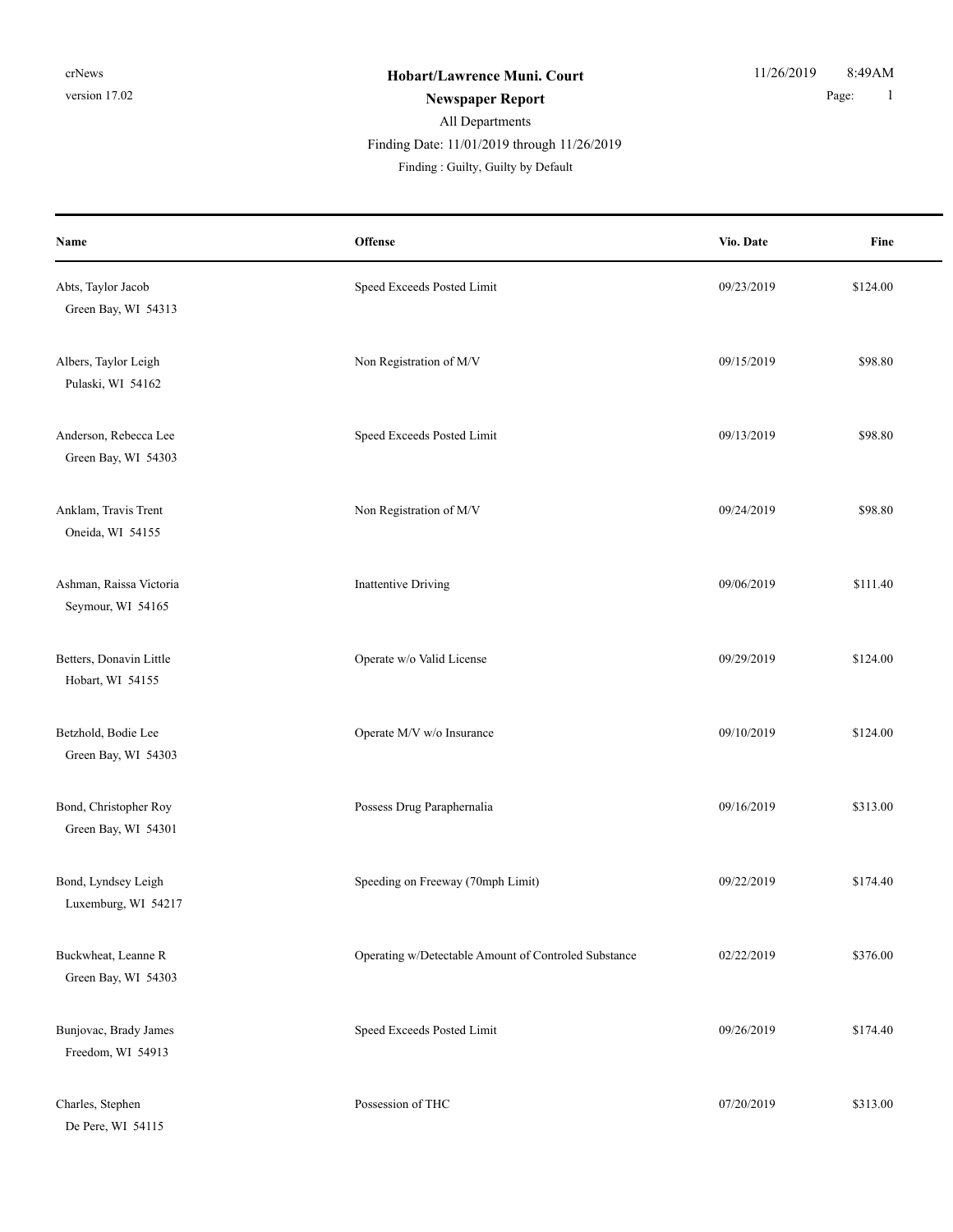| Name                                             | Offense                              | Vio. Date  | Fine     |
|--------------------------------------------------|--------------------------------------|------------|----------|
| Charles, Stephen<br>De Pere, WI 54115            | Possess Drug Paraphernalia           | 07/20/2019 | \$313.00 |
| Christenson, Troy Allan<br>Green Bay, WI 54301   | Operate M/V w/o Insurance            | 09/10/2019 | \$124.00 |
| Christenson, Troy Allan<br>Green Bay, WI 54301   | Unreasonable/Imprudent Speed and FVC | 09/10/2019 | \$136.60 |
| Colby, Justin Robert<br>Sheboygan, WI 53081      | Speeding on Freeway (65mph Limit)    | 09/28/2019 | \$199.60 |
| Coonen, Abigail Rose<br>Seymour, WI 54165        | Speed Exceeds Posted Limit           | 09/09/2019 | \$124.00 |
| Cooper, Jonathan Marcus<br>Minneapolis, MN 55418 | Speeding on Freeway (65mph Limit)    | 09/14/2019 | \$224.80 |
| Corn, Louis Anthony<br>Green Bay, WI 54303       | Operate w/o Valid License            | 09/04/2019 | \$124.00 |
| Cornelius, Kerry G<br>De Pere, WI 54115          | Non Registration of M/V              | 09/29/2019 | \$98.80  |
| Cornelius, Lisa M<br>De Pere, WI 54115           | Operate M/V w/o Proof of Insurance   | 09/09/2019 | \$10.00  |
| Corrigan, Melissa Josephine<br>Seymour, WI 54165 | Speed Exceeds Posted Limit           | 09/18/2019 | \$98.80  |
| Cunningham, Tanja Marie<br>Green Bay, WI 54303   | Display Unauthorized Registration    | 09/28/2019 | \$161.80 |
| Cunningham, Tanja Marie<br>Green Bay, WI 54303   | Operate M/V After Reg Susp           | 09/28/2019 | \$98.80  |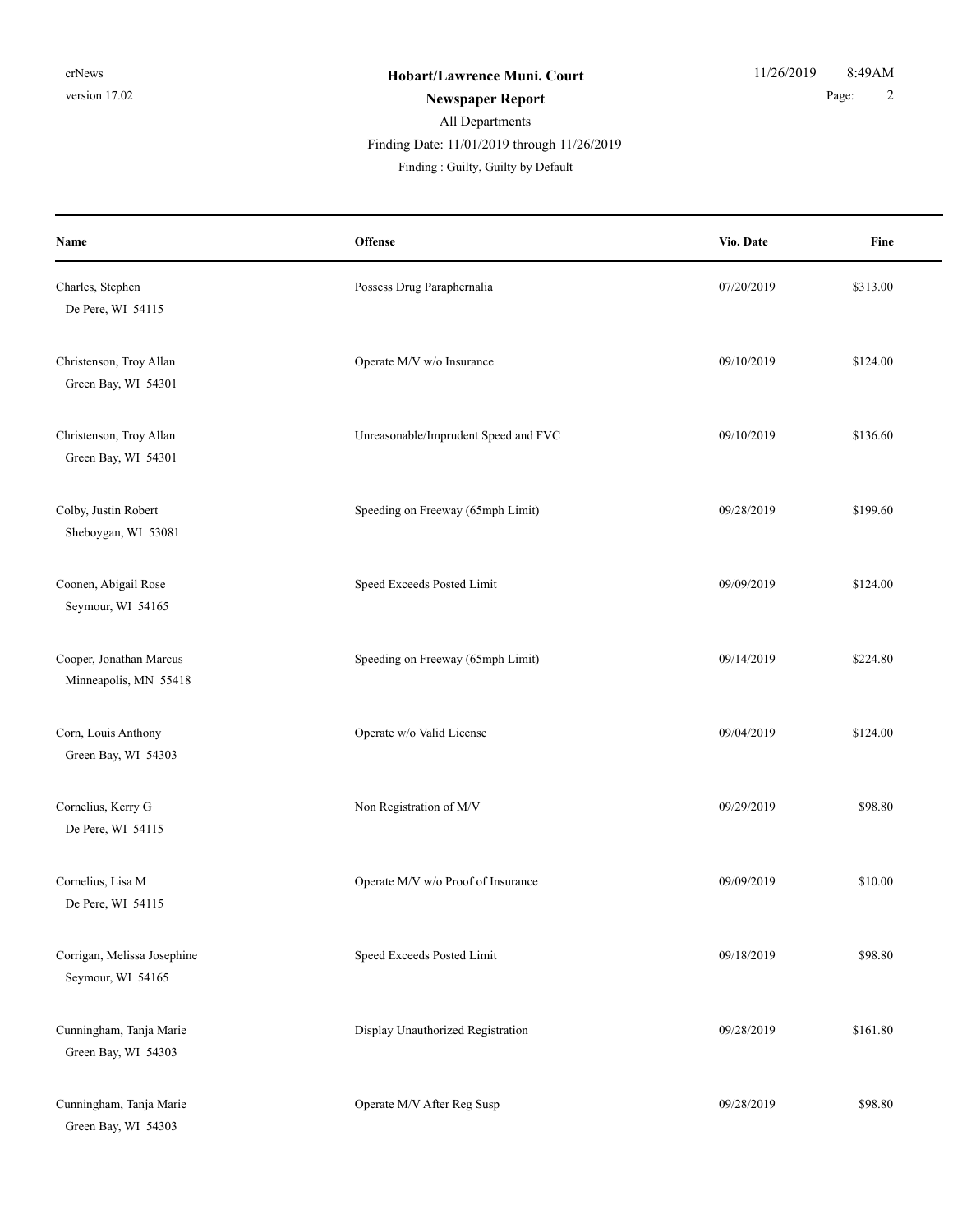| Name                                                  | Offense                           | Vio. Date  | Fine     |
|-------------------------------------------------------|-----------------------------------|------------|----------|
| Debaere, David Thomas<br>De Pere, WI 54115            | Speed Exceeds Posted Limit        | 08/21/2019 | \$149.20 |
| Devine, Theodore Patrick<br>Green Bay, WI 54313       | Speed Exceeds Posted Limit        | 08/29/2019 | \$98.80  |
| Diaz Pantoja, Luis Margarito<br>Milwaukee, WI 53204   | Operate M/V w/o Insurance         | 09/16/2019 | \$124.00 |
| Diaz Pantoja, Luis Margarito<br>Milwaukee, WI 53204   | Operate w/o Valid License         | 09/16/2019 | \$124.00 |
| Everts, Jessica Claire<br>De Pere, WI 54115           | D/C with a M/V                    | 09/22/2019 | \$187.00 |
| Green, Moira Kennedy<br>Oneida, WI 54155              | Non Registration of M/V           | 09/03/2019 | \$98.80  |
| Grundy, Robert Francis<br>Warrington, PA 18976        | Speed Exceeds Posted Limit        | 09/27/2019 | \$98.80  |
| Harris, Andrew Charles<br>Eden Prairie, WI 55347 1549 | Speeding on Freeway (65mph Limit) | 09/14/2019 | \$124.00 |
| Hauser, Jessica Paige<br>Woodville, WI 54028          | Failure to Yield in a Round About | 09/16/2019 | \$98.80  |
| Hemer, Kristan Marie<br>Green Bay, WI 54302           | Possession of THC                 | 09/21/2019 | \$313.00 |
| Hernandez Cuevas, Jose Antonio<br>Seymour, WI 54165   | Speed Exceeds Posted Limit        | 09/26/2019 | \$124.00 |
| Hill, Brett Braden                                    | Speed Exceeds Posted Limit        | 09/28/2019 | \$98.80  |

Green Bay, WI 54303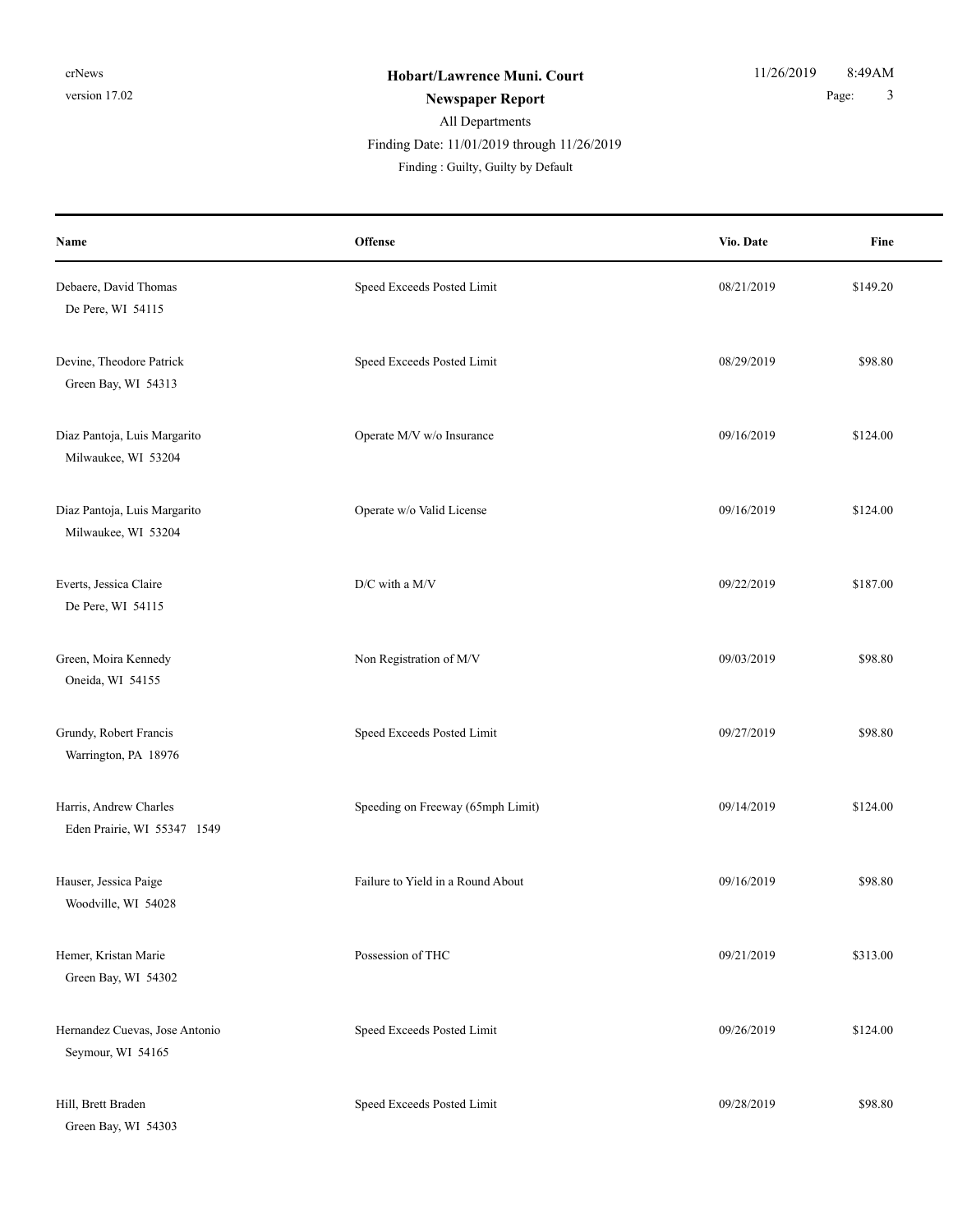| Name                                            | Offense                                     | Vio. Date  | Fine     |
|-------------------------------------------------|---------------------------------------------|------------|----------|
| Hoersch, Andrew Steven<br>Black Creek, WI 54106 | Speed Exceeds Posted Limit                  | 09/16/2019 | \$124.00 |
| Huber, Jordan Dean<br>Sturgeon Bay, WI 54235    | Speeding on Freeway (70mph Limit)           | 09/04/2019 | \$174.40 |
| Jackson, Kellie Nicole<br>Appleton, WI 54911    | Automobile Following Too Closely            | 09/22/2019 | \$124.00 |
| Jackson, Kellie Nicole<br>Appleton, WI 54911    | Operate w/o Valid License                   | 09/22/2019 | \$124.00 |
| Jadin, Taylor John<br>Pulaski, WI 54162         | Speeding on Freeway (65mph Limit)           | 09/05/2019 | \$124.00 |
| Jansa, Scott Wayne<br>Green Bay, WI 54304       | Vehicle Operatior Failure to Wear Seat Belt | 09/04/2019 | \$10.00  |
| Kanikula, Christopher Paul<br>De Pere, WI 54115 | $\mathbf{D}/\mathbf{C}$ with a M/V          | 09/24/2019 | \$187.00 |
| Knudsen, Caleb Daniel<br>Seymour, WI 54165      | Speeding on Freeway (65mph Limit)           | 09/30/2019 | \$439.00 |
| Kohl, Benjamin Joseph<br>Green Bay, WI 54313    | Unreasonable/Imprudent Speed and FVC        | 09/13/2019 | \$136.60 |
| Kohl, Benjamin Joseph<br>Green Bay, WI 54313    | Operating While Suspended                   | 09/13/2019 | \$124.00 |
| Kohl, Benjamin Joseph<br>Green Bay, WI 54313    | Failure to Report Accident                  | 09/13/2019 | \$313.00 |
| Komanekin, Jamie Francis<br>Green Bay, WI 54313 | Speeding on Freeway (70mph Limit)           | 09/03/2019 | \$199.60 |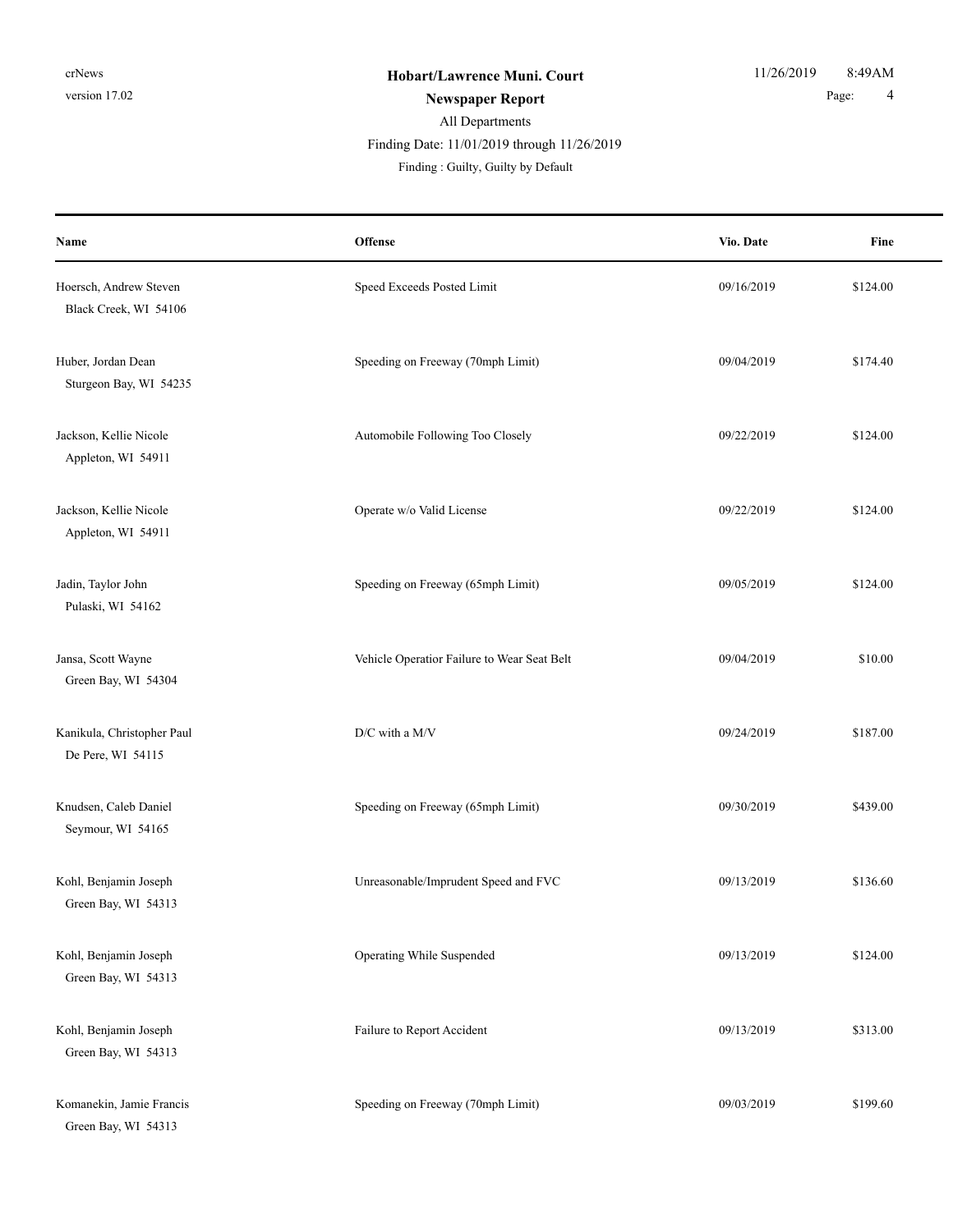| Name                                               | Offense                            | Vio. Date  | Fine     |
|----------------------------------------------------|------------------------------------|------------|----------|
| Konshak, Trey Jerome<br>De Pere, WI 54115          | Speed Exceeds Posted Limit         | 09/22/2019 | \$98.80  |
| Krysiak, Andrew<br>Green Bay, WI 54311             | Speed Exceeds Posted Limit         | 09/04/2019 | \$98.80  |
| Lance, Gary Lee<br>Green Bay, WI 54303             | Speeding on Freeway (65mph Limit)  | 09/28/2019 | \$136.40 |
| Landua, Travis Jeffrey<br>Combined Locks, WI 54113 | Speed Exceeds Posted Limit         | 09/22/2019 | \$98.80  |
| Leindecker, Alan R<br>Manitowoc, WI 54220          | Operate M/V w/o Proof of Insurance | 09/01/2019 | \$10.00  |
| Lenz, Carley Ann<br>Cecil, WI 54111                | Speeding on Freeway (65mph Limit)  | 09/04/2019 | \$136.40 |
| Lind, Emma Stephanie<br>Waupaca, WI 54981          | Operate M/V w/o Insurance          | 09/11/2019 | \$124.00 |
| Lind, Emma Stephanie<br>Waupaca, WI 54981          | <b>Inattentive Driving</b>         | 09/11/2019 | \$111.40 |
| Ludeman, Kaleigh Sue<br>Waterloo, WI 53594         | <b>Inattentive Driving</b>         | 09/09/2019 | \$111.40 |
| Mann, Bradlee J<br>De Pere, WI 54115               | Operate M/V w/o Insurance          | 09/17/2019 | \$124.00 |
| Mann, Bradlee J<br>De Pere, WI 54115               | Speed Exceeds Posted Limit         | 09/17/2019 | \$174.40 |
| Marker, Austin Jay<br>Weyauwega, WI 54983          | Automobile Following Too Closely   | 09/04/2019 | \$124.00 |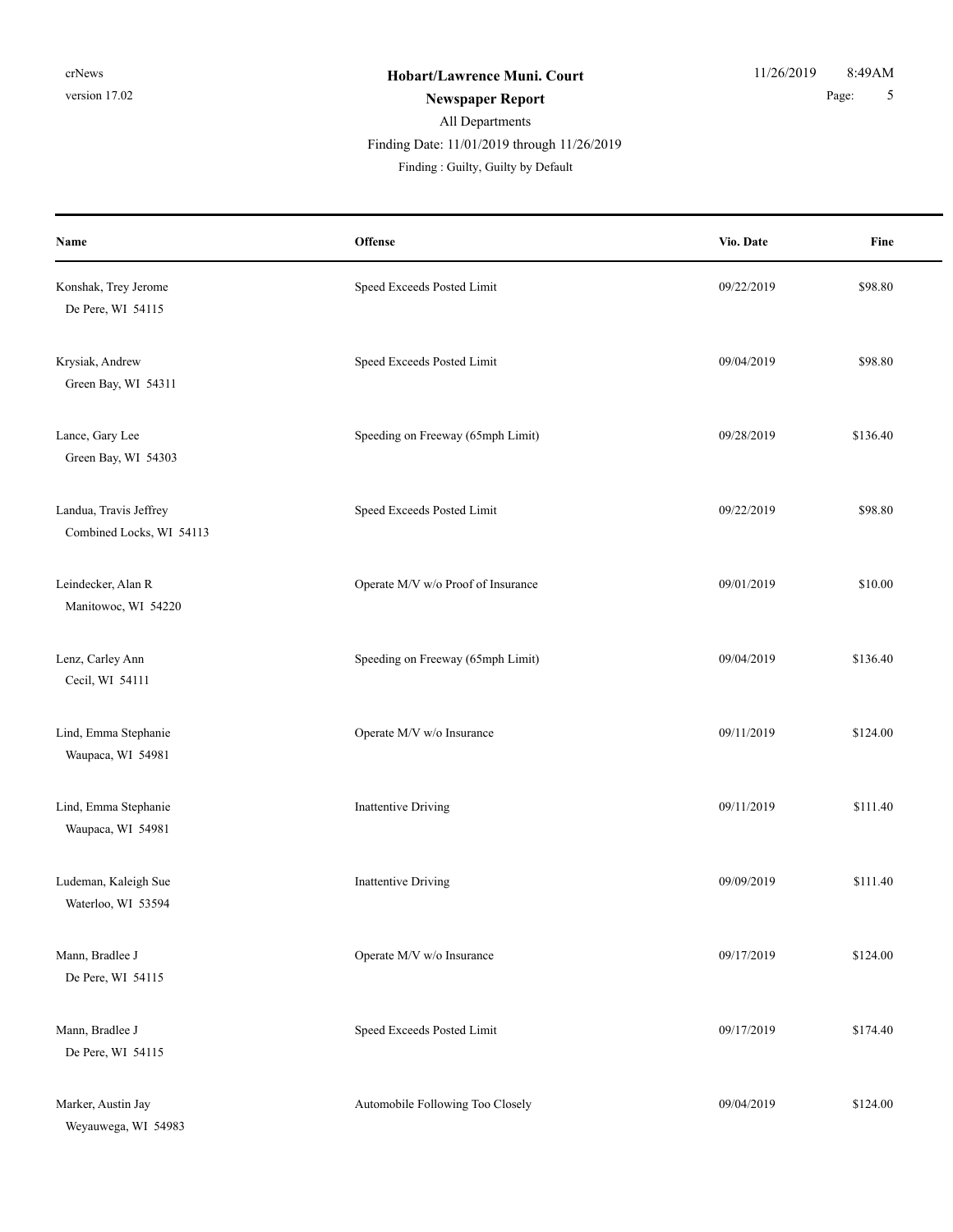| Name                                           | Offense                                     | Vio. Date  | Fine     |
|------------------------------------------------|---------------------------------------------|------------|----------|
| Martinez, Fernando<br>Oneida, WI 54155         | Speed Exceeds Posted Limit                  | 09/04/2019 | \$174.40 |
| Mccole, Samuel Thomas<br>Oneida, WI 54155      | Failure to Stop                             | 09/01/2019 | \$98.80  |
| Mcdowell, Jessica Dawn<br>Shawano, WI 54166    | Speeding on Freeway (65mph Limit)           | 09/05/2019 | \$199.60 |
| Mcgregor, Anna C<br>Green Bay, WI 54303        | Operate M/V w/o Insurance                   | 09/29/2019 | \$124.00 |
| Metoxen, Daryle M<br>De Pere, WI 54115         | Speed Exceeds Posted Limit                  | 09/23/2019 | \$38.00  |
| Miller, Emily Ann<br>Keshena, WI 54135         | Speeding on Freeway (65mph Limit)           | 09/05/2019 | \$136.40 |
| Mohamed, Deqo Abdullahi<br>Green Bay, WI 54303 | Speeding on Freeway (65mph Limit)           | 08/27/2019 | \$199.60 |
| Montague, Meghan Michal<br>Green Bay, WI 54304 | Possession of THC                           | 09/16/2019 | \$313.00 |
| Moore, Reynold C<br>Suamico, WI 54313          | Inattentive Driving                         | 09/16/2019 | \$111.40 |
| Neely, Devante James<br>Green Bay, WI 54303    | Operate M/V w/o Insurance                   | 09/08/2019 | \$124.00 |
| Pecho, Keith D<br>Sobieski, WI 54171           | Vehicle Operatior Failure to Wear Seat Belt | 09/25/2019 | \$10.00  |
| Peters, Kelly Maye<br>Little Chute, WI 54140   | Speeding on Freeway (70mph Limit)           | 09/04/2019 | \$174.40 |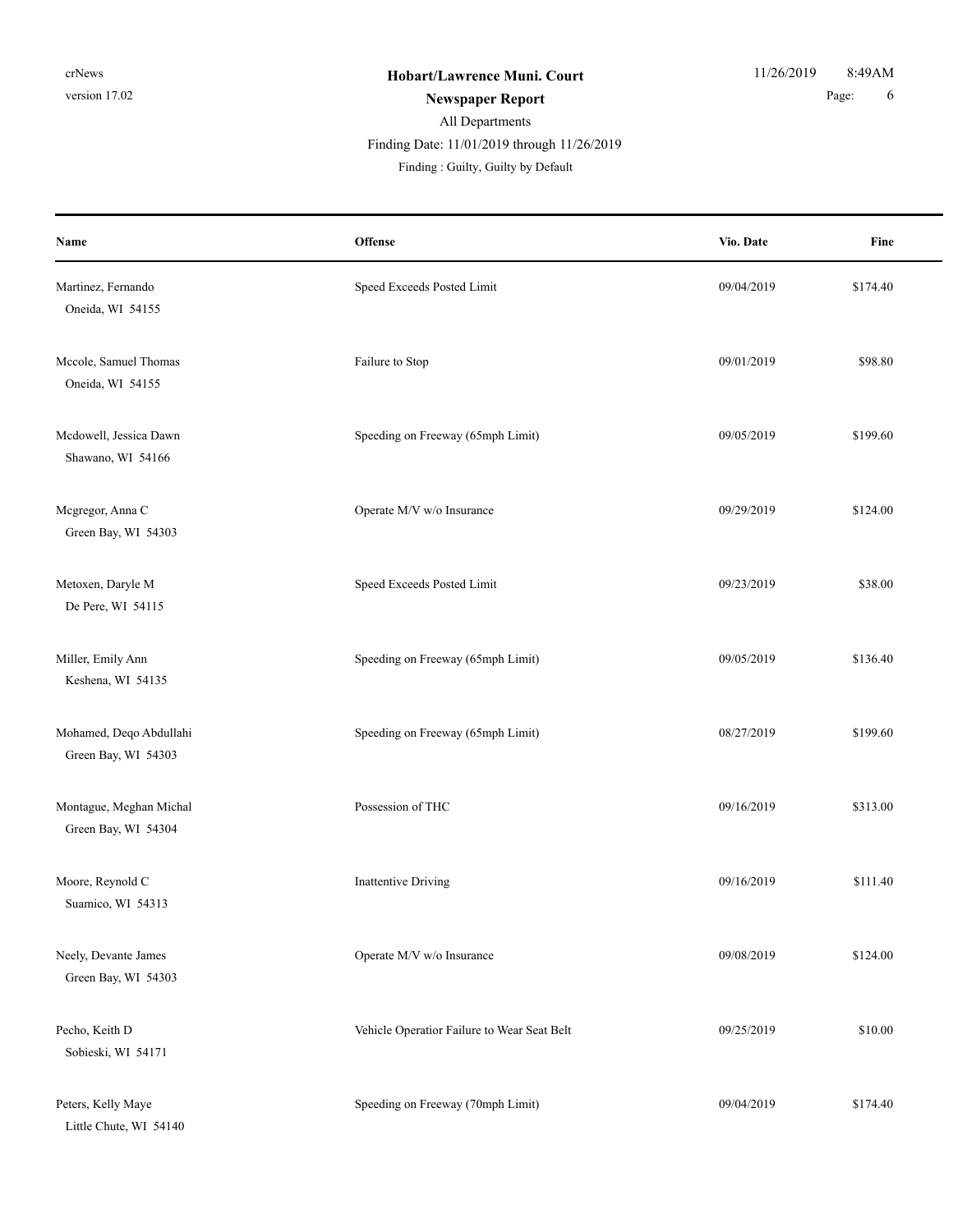| Name                                               | Offense                                     | Vio. Date  | Fine     |
|----------------------------------------------------|---------------------------------------------|------------|----------|
| Rojemann, Jessica Ann<br>De Pere, WI 54115         | Speed Exceeds Posted Limit                  | 09/04/2019 | \$124.00 |
| Rosado, Anthony C<br>De Pere, WI 54115             | Abandoned Vehicle                           | 10/04/2019 | \$25.00  |
| Rouse, Nina K<br>Bonduel, WI 54107                 | Speeding on Freeway (65mph Limit)           | 09/05/2019 | \$136.40 |
| Salmeron, Omar J<br>Green Bay, WI 54303            | Speeding on Freeway (70mph Limit)           | 09/26/2019 | \$174.40 |
| Salter, Alexander David<br>Manitowoc, WI 54220     | Speeding on Freeway (65mph Limit)           | 09/01/2019 | \$124.00 |
| Schmidt, Ryan Jacob<br>Seymour, WI 54165           | Vehicle Operatior Failure to Wear Seat Belt | 09/04/2019 | \$10.00  |
| Schmitt, Karla A<br>De Pere, WI 54115              | Speed Exceeds Posted Limit                  | 09/02/2019 | \$98.80  |
| Schultz, Jonathan F<br>Green Bay, WI 54304         | Speeding on Freeway (65mph Limit)           | 09/01/2019 | \$199.60 |
| Sheldon, Steven J<br>Laona, WI 54541               | Speeding on Freeway (65mph Limit)           | 09/04/2019 | \$124.00 |
| Shiffer, Annika Nicole<br>De Pere, WI 54155        | Speed Exceeds Posted Limit                  | 09/28/2019 | \$98.80  |
| Silva, Tiana C<br>Oneida, WI 54155                 | Non Registration of M/V                     | 09/07/2019 | \$98.80  |
| Skelley, Benjamin Aldrich<br>Wrightstown, WI 54180 | Speed Exceeds Posted Limit                  | 09/01/2019 | \$98.80  |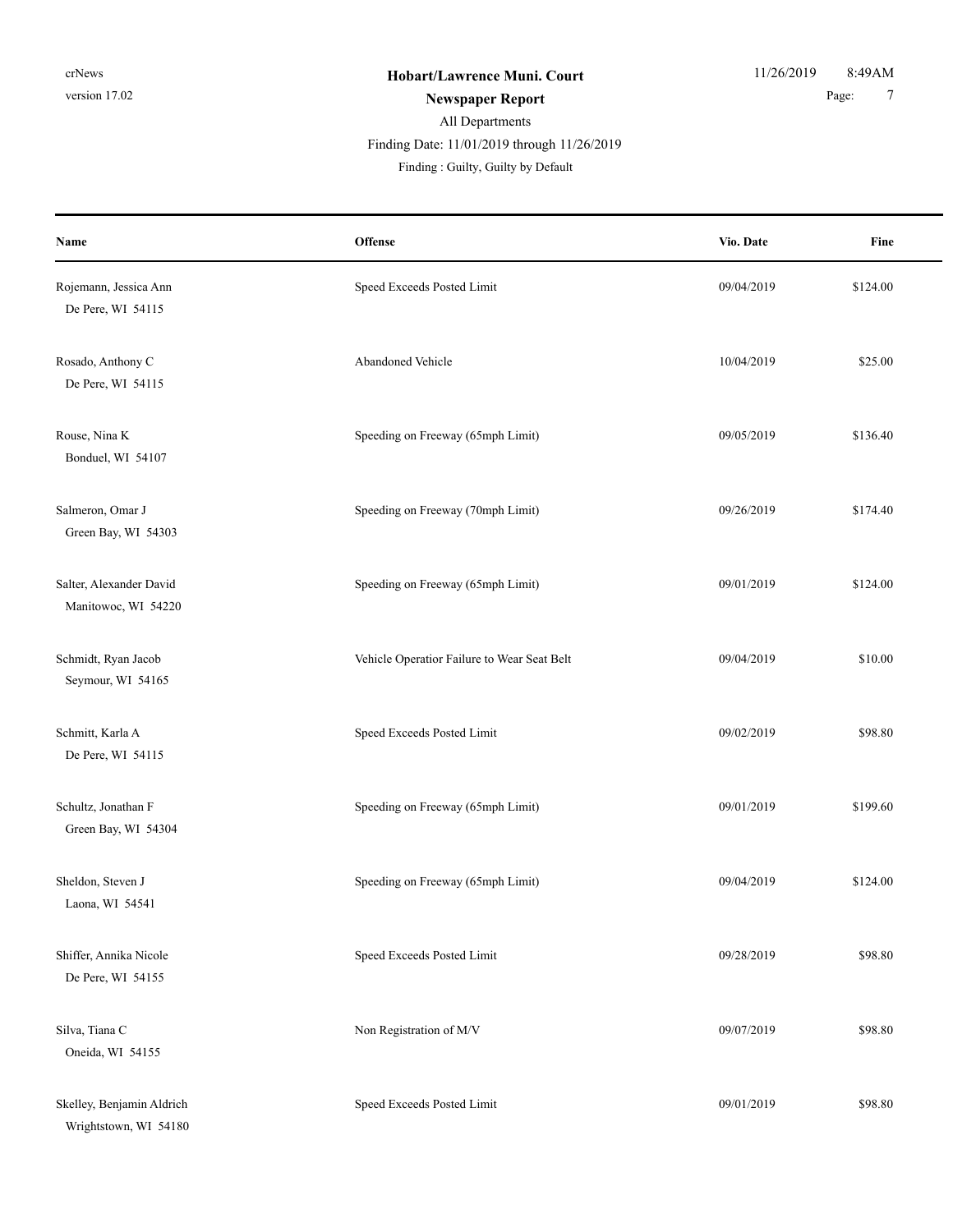| Name                                                 | Offense                                     | Vio. Date  | Fine     |
|------------------------------------------------------|---------------------------------------------|------------|----------|
| Smith, Brandon Richard<br>Pulaski, WI 54162          | Speeding on Freeway (65mph Limit)           | 09/04/2019 | \$199.60 |
| Smith, Yotsitsyakele<br>Oneida, WI 54155             | Non Registration of M/V                     | 09/18/2019 | \$98.80  |
| Smith, Yotsitsyakele<br>Oneida, WI 54155             | Speed Exceeds Posted Limit                  | 09/18/2019 | \$124.00 |
| Spielbauer, Shelby Michelle<br>Wrightstown, WI 54180 | Speed Exceeds Posted Limit                  | 09/24/2019 | \$38.00  |
| Stevens, Natasha Little<br>Oneida, WI 54155          | Speed Exceeds Posted Limit                  | 09/29/2019 | \$98.80  |
| Sylvester, Kara Lynn<br>Pulaski, WI 54162            | Vehicle Operatior Failure to Wear Seat Belt | 09/28/2019 | \$10.00  |
| Teal, Jeffery M<br>Little Chute, WI 54140            | Possession of THC                           | 09/29/2019 | \$313.00 |
| Thyrion, Hadalee Pearl<br>Green Bay, WI 54303        | Possess Drug Paraphernalia                  | 09/04/2019 | \$313.00 |
| Thyrion, Hadalee Pearl<br>Green Bay, WI 54303        | Possession of THC                           | 09/04/2019 | \$313.00 |
| Thyrion, Hadalee Pearl<br>Green Bay, WI 54303        | Operating While Suspended                   | 09/04/2019 | \$124.00 |
| Van Dornick, Keith Alan<br>Oconto Falls, WI 54154    | Speeding on Freeway (65mph Limit)           | 10/26/2019 | \$174.40 |
| Vande Hei, Vanessa L<br>Green Bay, WI 54313          | Speed Exceeds Posted Limit                  | 09/25/2019 | \$98.80  |